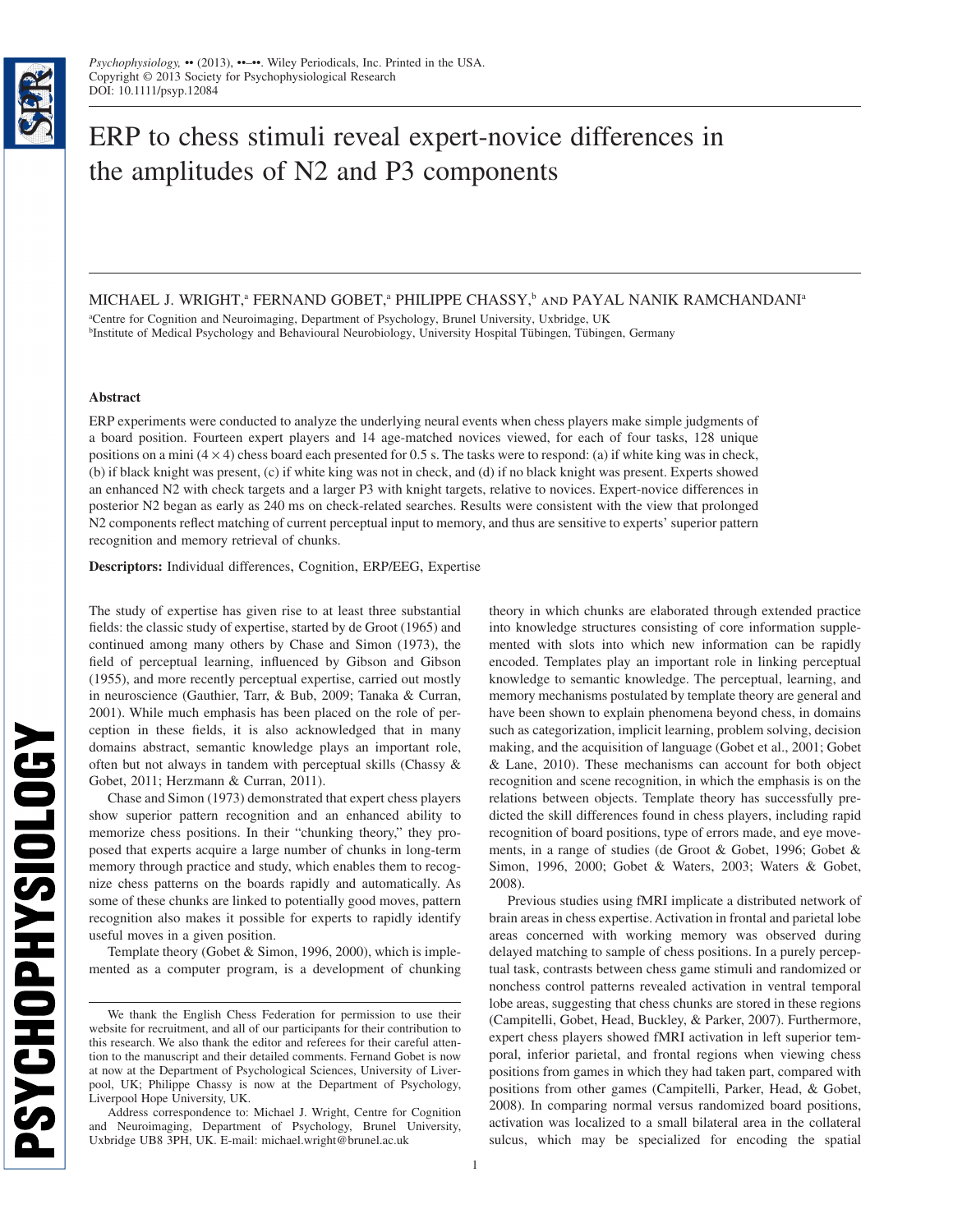relationships between objects (Bilalić, Langner, Erb, & Grodd, 2010). Differential fMRI responses in expert and novice players have been found in many of the above areas (Bilalić et al., 2010; Bilalić, Kiesel, Pohl, Erb & Grodd, 2011; Bilalić, Turella, Campitelli, Erb, & Grodd, 2012). Because expert chess judgments can be very rapid (Gobet & Simon, 2000), we predicted that neural correlates of expertise could also be demonstrated in the time ranges measurable by event-related potentials (ERP).

Although chess experts show superiority for recognition of chess stimuli, it is already known that they have no general visual object recognition superiority (Bilalic´ et al., 2010, 2011, 2012). There is, however, a substantial ERP literature from nonchess object recognition paradigms, including other domain-specific expertise effects (Abdel Rahman & Sommer, 2008; Curran, Gibson, Horne, Young, & Bozell, 2009; Friedman, 1990; Herzmann & Curran, 2011; Rugg & Curran, 2007; Tanaka & Curran, 2001). An important conclusion from these studies is that semantic knowledge influences both object recognition and its ERP correlates. This literature forms a basis for interpreting chess ERPs.

Visual search among an array of objects also plays a role in chess expertise. It has been extensively studied with nonchess stimuli using ERP methods (Akyürek, Dinkelbach, Schubö, & Müller, 2010; Fox, Michie, Wynne, & Maybery, 2000; Hillyard & Anllo-Vento, 1998; Woodman & Luck, 2003; Wykowska & Schubö, 2009). These studies mainly concern identification of a target among distractors where the spatial relationship of objects is unimportant, unlike the situation in chess. Furthermore, in chess, valid spatial configurations of pieces have a functional meaning, but ERPs to functional spatial relationships of objects have been little studied.

We therefore designed an ERP study to compare chess tasks involving simple object recognition, that is, identification of the presence of a specific chess piece, with tasks requiring identification of a functional spatial relationship between identified pieces. Template theory predicts that experts should be superior to novices in perception and memory for chess stimuli, and also that expertnovice differences should be greater for valid chess patterns of greater complexity (Gobet & Simon, 1996, 2000). We set out to test the following hypotheses: (a) there are expert-novice differences in amplitudes of ERP components to chess stimuli; (b) expert-novice differences are larger for tasks that involve recognition of a functional and spatial relationship between objects (i.e., "Is the white king in check?") and smaller for identification of a particular object (i.e, "Is there a black knight on the board?"); and (c) there are differences in ERP latency between expert and novice players that reflect differences in processing time. These three hypotheses derive from template theory. Because there are asymmetries between target-present and target-absent visual search (Akyürek et al., 2010; Treisman & Gelade, 1980), we add the following exploratory hypothesis: (d) there are ERP differences for experts versus novices in target-present (e.g., "Respond if the king is in check") and target-absent (e.g., "Respond if the king is not in check") searches.

## **Method**

# **Participants**

Forty-two right-handed male participants were tested, of whom 14 were experts (*M* age = 44.4 years,  $SD = 10.9$ , range 23–66), and 28 were novices (*M* age = 31.9 years, *SD* = 10.9, range 18–61). An age-matched sample of 14 was selected from the total sample of novices by closest pairwise age match to the experts (*M* age = 37.4 years,  $SD = 10.1$ , range 25–61). Table 1 shows further comparisons between the expert and novice groups. The proportion in graduatelevel occupations was similar for expert and novice groups, but the experts played more frequently, Mann-Whitney  $U = 183.5$ ,  $p < .0005$ , and their last game was more recent,  $U = 183.5$ ,  $p < .0005$ , than novices. The age at which they started to play did not differ significantly.

All participants had normal visual acuity, and wore their prescription glasses or contact lenses during the experiment if required. All the experts had an English Chess Federation (ECF) rating between 125 and 225 ( $M = 164.4$ ,  $SD = 24.5$ ). Using the international rating system, this is equivalent to between 1650 and 2450 ( $M = 1965.4$ ,  $SD = 195.8$ ). One of the experts had the status of grandmaster. None of the novices had an ECF or international rating. Participants were recruited by advertising on university websites and on the ECF website. All participants gave their informed consent, and the experimental protocol was approved by the Departmental Research Ethics Committee.

# **Materials**

**Chess ability test.** To estimate the level of expertise of the novice group, and to verify differences in expertise between the groups, a chess expert devised, specifically for this study, five chess problems of graded difficulty in which participants had to find the best possible move for White.

**Detection task.** Unique chess positions  $(N = 128)$  on a  $4 \times 4$ square chessboard were presented for 0.5 s on a VDU monitor at 100 Hz frame rate. There was a 4-s interstimulus interval in which a blank screen at mean luminance appeared, together with a central fixation cross. We used  $4 \times 4$  rather than  $8 \times 8$  chessboards and a brief exposure time to minimize eye movements. The stimuli subtended  $3^\circ \times 3^\circ$ , at a viewing distance of 118 cm. Of the 128 chess positions in the stimulus set, 64 were simple (Figure 1a, c), consisting of a white king plus black bishop and knight, or white king plus two black bishops; and 64 were more complex (Figure 1b, d) consisting of a white king plus a black bishop, knight, and two

**Table 1.** *Comparison of Characteristics and Chess Experience of Expert and Novice Groups*

|                     | Graduate or professional | Nongraduate | Median frequency of play | Median last game | Years since starting      |
|---------------------|--------------------------|-------------|--------------------------|------------------|---------------------------|
| Experts             |                          |             | daily                    | yesterday        | $M = 35.7$<br>$SD = 11.7$ |
| Age-matched novices |                          |             | $1/month-1/year$         | 3–6 months ago   | $M = 28.1$<br>$SD = 10.8$ |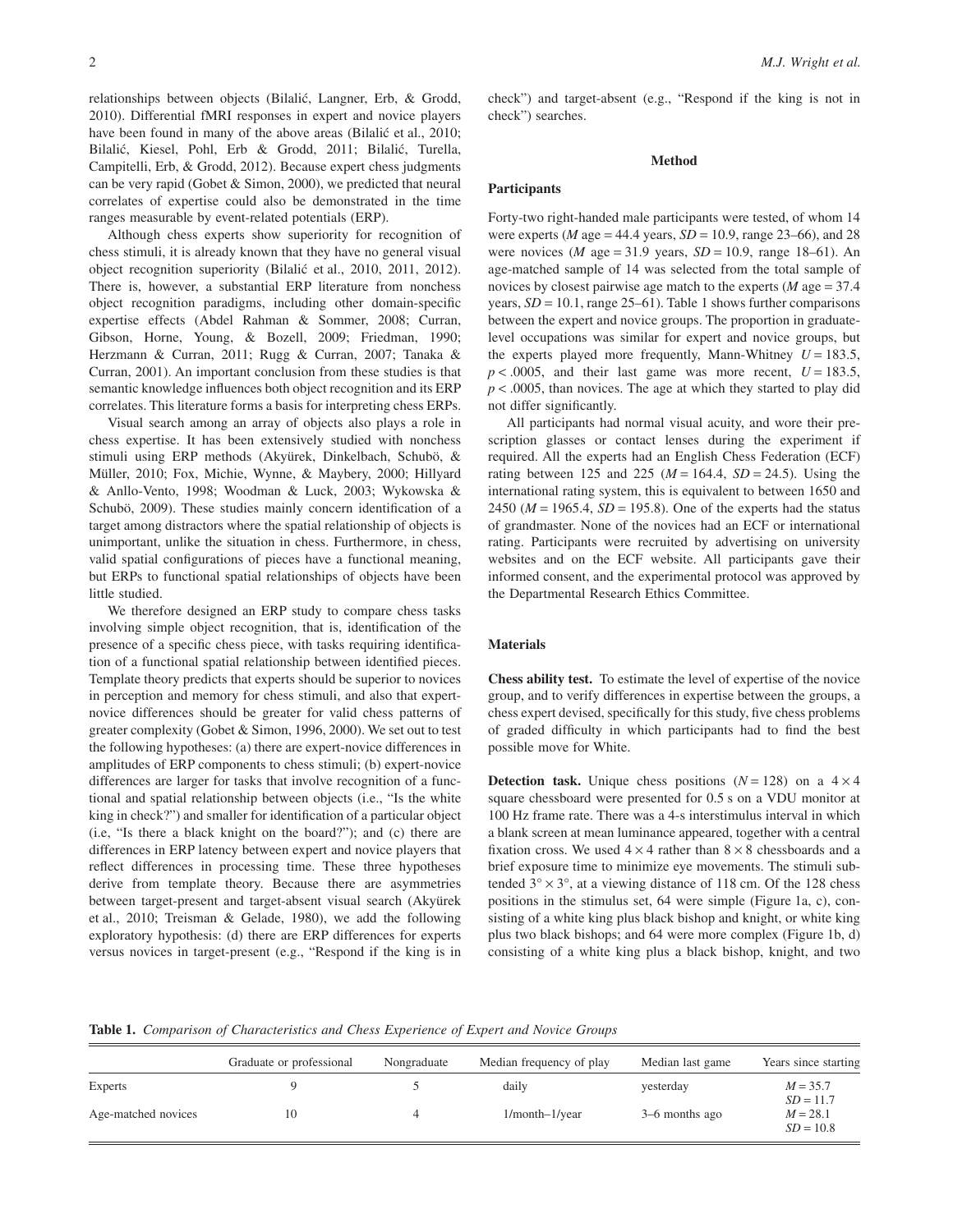

**Figure 1.** All stimuli consisted of a  $4 \times 4$  chessboard on which there was a white king plus a black knight and black bishop, (a), or a white king plus two black bishops, (c) or the same with the addition of two pawns, (b, d). There were 32 different board configurations for each of the four combinations of pieces, giving 128 unique stimuli from which trials were sampled. With every combination of pieces, in half of the configurations the white king was in check (e.g., a, b) and in the other half the king was not in check (e.g., c, d). Each stimulus was presented for 0.5 s and there was a 4-s interval between trials, during which a gray screen was presented at mean luminance and with a central fixation cross. Behavioral responses were recorded from a single button that participants pressed with their dominant right hand.

black pawns, or a white king plus two black bishops and two black pawns.

## **Design**

Table 2 illustrates the overall design of the study. Stimuli were divided into four blocks of 150 trials representing four separate recognition tasks. It is an important feature of the design of the experiment that, although the task differed in each block, the stimulus set used for each task/block was identical. The second important feature of the design was that a response was required on only 1/5 of trials (go trials). Thus, in block a, "white king in check" was go (response required), and the response was withheld for "white king not in check." In block b, "black knight present" was go and "no black knight present" was no-go. In block c, "white king in check" was no-go and "white king not in check" was go. For block d, "black knight present" was no-go and "no black knight present" was go. Stimuli for the 120 no-go trials in each block were randomly sampled (with repetitions) from the 64 relevant nontarget stimuli, and the 30 go trials were randomly sampled from the 64 relevant target stimuli (repetitions allowed). Blocks were counterbalanced in order across participants. There are asymmetries between target-present and target-absent searches (Akyürek et al., 2010; Treisman & Gelade, 1980), and the design allowed both to be studied. This design also ensured that for the majority of trials no button press was required for a correct response, eliminating possible confounding effects on ERP of response preparation, while identification of chess pieces and meaningful configurations of pieces was no less required on no-go than on go trials. False positive error trials (button press on no-go) were excluded. Despite fewer valid trials, the go trials met ERP data requirements, so a secondary analysis of go trials is included.

## **EEG Recording and Data Analysis**

Participants wore a 32-channel Quik-cap with sintered ceramic Ag/AgCl electrodes filled with Quik Gel (Compumedics Neuromedical Supplies). Electrodes were located at the following 10/20 positions: O1, Oz, O2, P7, P3, Pz, P4, P8, TP7, CP3, CPz, CP4, TP8, T7, C3, Cz, C4, T8, FT7, FC3, FCz, FC4, FT8, F7, F3, Fz, F4, F8, AF1, and AF2. An average mastoid reference was used, and vertical and horizontal electrooculogram (EOG) were also recorded. Impedances were  $< 10 \text{ k}\Omega$ . Electroencephalogram (EEG) was amplified at a gain of 1000 and band-pass 0.1–100 Hz and digitized at 1000 Hz using a SynAmps amplifier and Scan 4.2 acquisition and analysis software (Compumedics Neuroscan). The offline EEG time series was band-pass filtered at 0.1–30 Hz, 24 dB/ octave, no phase shift, and blink artifacts were removed by a spatial filter procedure (Scan 4.2). The cleaned EEG time series was epoched from  $-100$  to 1,000 ms (0 ms = stimulus onset). Sweeps were baseline corrected (entire sweep), and those containing EEG amplitudes greater than  $\pm 75 \mu V$  were rejected. Average ERPs were obtained for all eight conditions of interest (Table 2) for each participant. Prior to amplitude and latency measurements, or group averaging, all average ERPs were again baseline corrected to the prestimulus interval  $(-100 \text{ to } 0 \text{ ms})$ . ERP amplitudes and latencies were detected in the individual average ERP data for each experimental condition by a peak detection algorithm (Scan 4.3) operating across all electrodes within specified time windows: 90–120 ms for P1, 260–360 ms for N2, and 400–600 ms for P3. Data were transferred to a matrix with a single row for each participant and a single column for each combination of electrode and experimental

**Table 2.** *The Experimental Design Consisted of Four Blocks of Stimuli (Order Counterbalanced) Presented to All Participants; Each Block was Subdivided into No-Go and Go Trials*

|                   | Block a                 | Block b                 | Block c                 | Block d                 |  |
|-------------------|-------------------------|-------------------------|-------------------------|-------------------------|--|
|                   | 150 trials              | 150 trials              | 150 trials              | 150 trials              |  |
| Search target     | check                   | knight                  | no-check                | no-knight               |  |
| No-go: 120 trials | White king not in check | No black knight present | White king in check     | Black knight present    |  |
| Go: 30 trials     | White king in check     | Black knight present    | White king not in check | No black knight present |  |

*Note.* The main ERP results are based on the more numerous no-go trials, with supplementary data from go trials.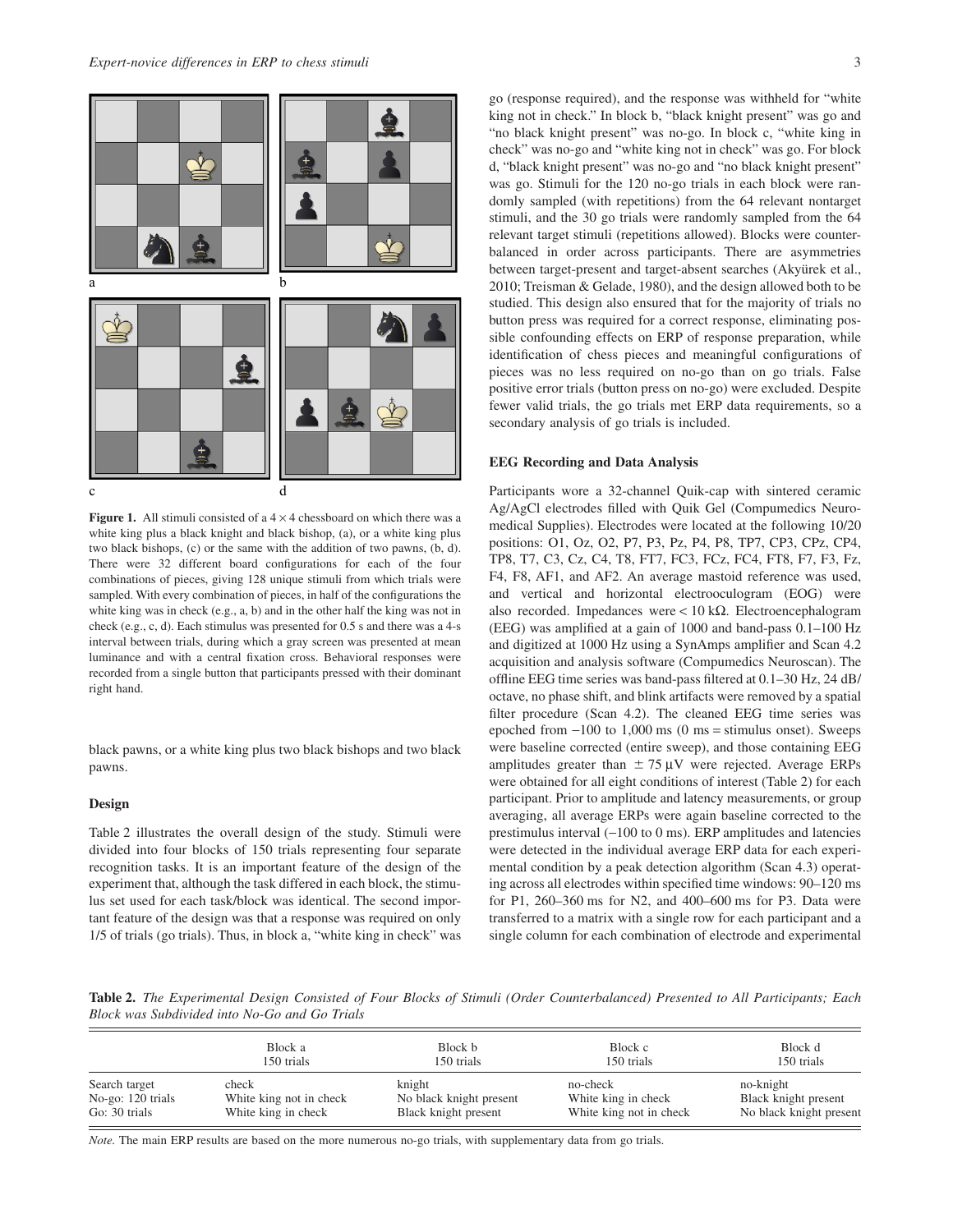**Table 3.** *Behavioral Accuracy Scores for Experts and Novices for the Eight Conditions Shown in Table 2*

|         |    | Check | Knight | No-check | No-knight |
|---------|----|-------|--------|----------|-----------|
| $No-go$ |    |       |        |          |           |
| Expert  | M  | 97.4  | 99.8   | 94.7     | 99.7      |
|         | SD | 1.4   | 0.5    | 6.4      | 0.5       |
| Novice  | M  | 80.2  | 95.9   | 82.3     | 96.3      |
|         | SD | 18.4  | 10.7   | 14.0     | 6.6       |
| Go      |    |       |        |          |           |
| Expert  | M  | 94.2  | 100.0  | 95.0     | 97.2      |
|         | SD | 9.6   | 0.0    | 7.9      | 5.2       |
| Novice  | M  | 39.2  | 97.4   | 61.1     | 92.7      |
|         | SD | 18.4  | 7.0    | 25.2     | 13.7      |

condition. Regions of interest were selected for statistical analysis (midline electrodes for N2 and P3, parietal electrodes for P1), and amplitudes and latencies were analyzed using analysis of variance (ANOVA).

# **Procedure**

Participants signed a consent form and then filled in a short questionnaire on brief demographic details and their experience of playing chess. Then, the electrode cap was fitted and the electrodes filled with gel: While the cap was stabilizing, participants were given five trial chess problems, which were presented on a computer screen, and their accuracy and overall time taken were recorded. Participants were then seated in front of the stimulus screen and given a handheld button box. After impedance testing, a sample EEG was recorded, then the room lights were dimmed and the experiment began. A brief practice trial was shown in order to explain the general nature of the stimuli and the task, together with instructions to minimize movement and blinks and maintain concentration during the experimental blocks. For the experiment itself, different instructions were given at the start of each block; that is, press the button (a) if the white king is in check, (b) if the white king is not in check, (c) if there is a black knight present, and (d) if there is no black knight present. Each block lasted 11 min with a 5-min break between each block. Participants were required to respond to go stimuli only, within the 4-s interstimulus interval.

#### **Results**

# **Behavioral Results**

Time taken to complete the chess ability test and the accuracy of the answers were recorded. The results of the test confirmed that the experts (*M* correct = 4.6,  $SD = .74$ ; *M* time per item = 18.8 s,  $SD = 15.0$  s) were superior to the novices (*M* correct = 2.6,  $SD = 2.9$ ; *M* time per item = 41.0 s,  $SD = 23.4$  s). These differences were significant: for accuracy,  $t(26) = 6.03$ ,  $p < .0005$ , and for time per item,  $t(26) = -2.99$ ,  $p < .01$ .

Table 3 shows accuracy on the ERP tasks for expert and novice players. The expert group showed close to 100% accuracy on both check and knight searches, whether on target-present or targetabsent blocks. However, the novice groups were much more accurate on knight searches than check searches. Because the distribution of accuracy scores was not normal, nonparametric tests were used. Mann-Whitney *U* tests  $(N_1 = 14, N_2 = 14)$ , Bonferroni corrected for multiple comparisons, confirmed that group differences arose on go check,  $U = 0.5$ ,  $p < .005$ ; go no-check,  $U = 19.5$ ,  $p < .005$ ; no-go no-check,  $U = 35$ ,  $p < .05$ ; and no-go no-knight,  $U = 32.5, p < .05$ . There were thus significant group differences in accuracy on one out of four conditions involving a search for a black knight, and three out of four conditions involving a search for check.

## **ERP Results**

**Waveform and scalp distribution of ERP.** Figure 2a shows grand-average ERPs for experts and age-matched novices from midline electrodes. The results are those from no-go trials. For the check search, a negative peak was prominent in experts at around 300 ms and was correspondingly smaller in novices. The negativity of the experts' ERP compared to that of novices began earlier, around 240 ms on posterior electrodes.Also, early potentials P1 and N1 were visible on posterior electrodes, presumably concerned with perceptual processing, and these appeared similar in experts and novices. There was also a P3 peaking at around 500 ms that was larger on frontal-central electrodes in experts. ERPs for the no-check condition in Figure 2a are similar in form to the check results.

The second column of Figure 2a shows ERPs for the knight search on no-go trials. There was a P3 wave peaking at around 500 ms that was larger in experts on frontal-central electrodes. Again, on posterior electrodes, experts' ERPs were more negative on the knight search than novices' from around 240 ms (N2). ERPs for the no-knight condition in Figure 2a are similar in form to the knight condition.

Figure 2b shows the supplementary data from go trials, recorded with one quarter of the number of trials per participant (see Table 2). The data preserve, with some variations, the general form of the ERP waveforms, and expert-novice differences are seen in Figure 2a.

Figure 3 shows two-dimensional (2D) scalp maps of ERP mean amplitudes across all electrodes. Since latencies around 300 ms and 500 ms appear to be crucial for expert-novice differences in chess ERPs, we compared the 2D mean amplitude maps at 275– 325 ms and at 450–550 ms to explore the scalp distribution of N2 and P3 in experts and novices in all eight experimental conditions. From these maps some differences emerged.

For novices, negativity at 275–325 ms was restricted to frontal regions around Fz and FCz, and there was marked P2-like occipital-parietal positivity, whereas for experts, there were two N2 foci: near FCz and near CPz, and the negativity was deeper. Secondly, for experts, N2 was larger in check-related than the knight-related conditions, whereas for novices the response to check-related and knight-related conditions was similar. From this description, we can see that the N2 wave seems to correlate with expertise in the check search. It was large in experts and small in novices, particularly on posterior electrodes. P3, measured at 450– 550 ms, also differed between experts and novices. With check targets, P3 was at a maximum on frontal electrodes in experts and on parietal electrodes in novices. With knight targets, the experts' P3 encompassed both frontal and parietal loci, whereas in novices, P3 showed parietal maxima. To test the significance of these differences, P1, N2, and P3 amplitudes were selected for further statistical analysis.

**ANOVA analysis.** Table 4 summarizes the results for six ANOVA analyses. Separate analyses were carried out for three different dependent variables, represented by the columns in Table 4, namely, the P1, N2, and P3 amplitudes measured at an appropriate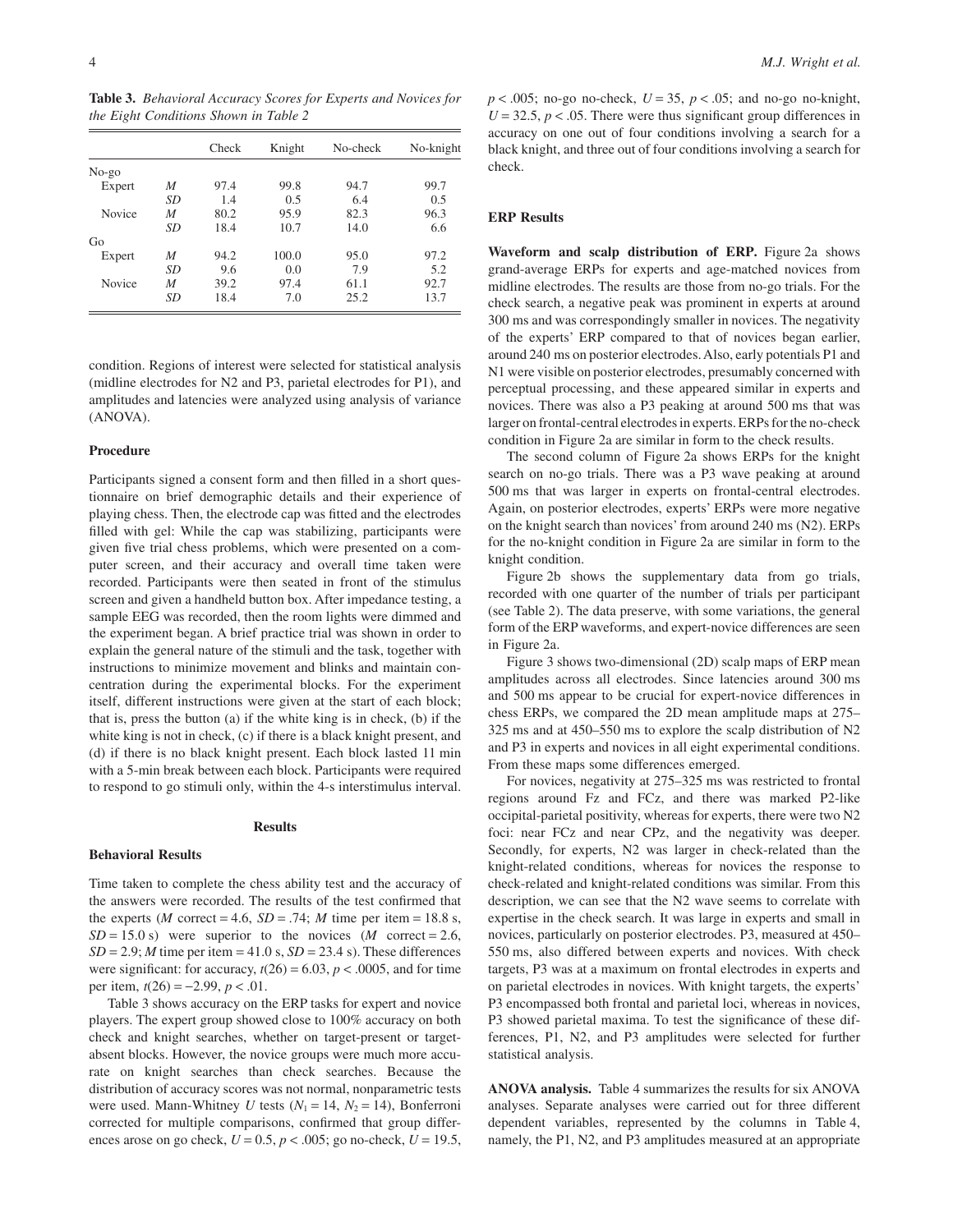

**Figure 2a.** Grand-average ERPs for no-go trials for all experimental conditions at midline electrodes. The column headings refer to the go target. Experts: black trace; Age-matched novices: gray trace. The stimulus onset was at 0 ms.

sample of scalp locations. The main analyses relate to the no-go trials (see Table 2). A separate, supplementary analysis was made for the go conditions, in which the signal/noise ratios were less than half those of no-go trials. The overall ANOVA design consisted of 2 levels of Search Type (target present, target absent)  $\times$  2 levels of Target Type (check, knight)  $\times$  5 levels of Electrode (P7, P3, Pz, P4, and P8 for P1, or Fz, FCz, Cz, CPz, and Pz for N2 and P3 $) \times 2$ levels of Group (expert, age-matched novice). The dependent variable for P1 was the maximum voltage relative to baseline in the latency range 90–140 ms. Electrodes chosen on the basis of the observed distribution of the P1 component were P7, P3, Pz, P4, and P8. The dependent variable for N2 was the minimum voltage relative to baseline in the latency range 260–360 ms. The electrodes chosen for ANOVA were those on the midline from Fz to Pz (see Figure 3). The dependent variable for P3 was positive peak amplitude in the 400–600 ms range on electrodes Pz through Fz.



**Figure 2b.** Grand-average ERPs for go trials for all experimental conditions at midline electrodes. The column headings refer to the go target. Experts: black trace; Age-matched novices: gray trace. The stimulus onset was at 0 ms.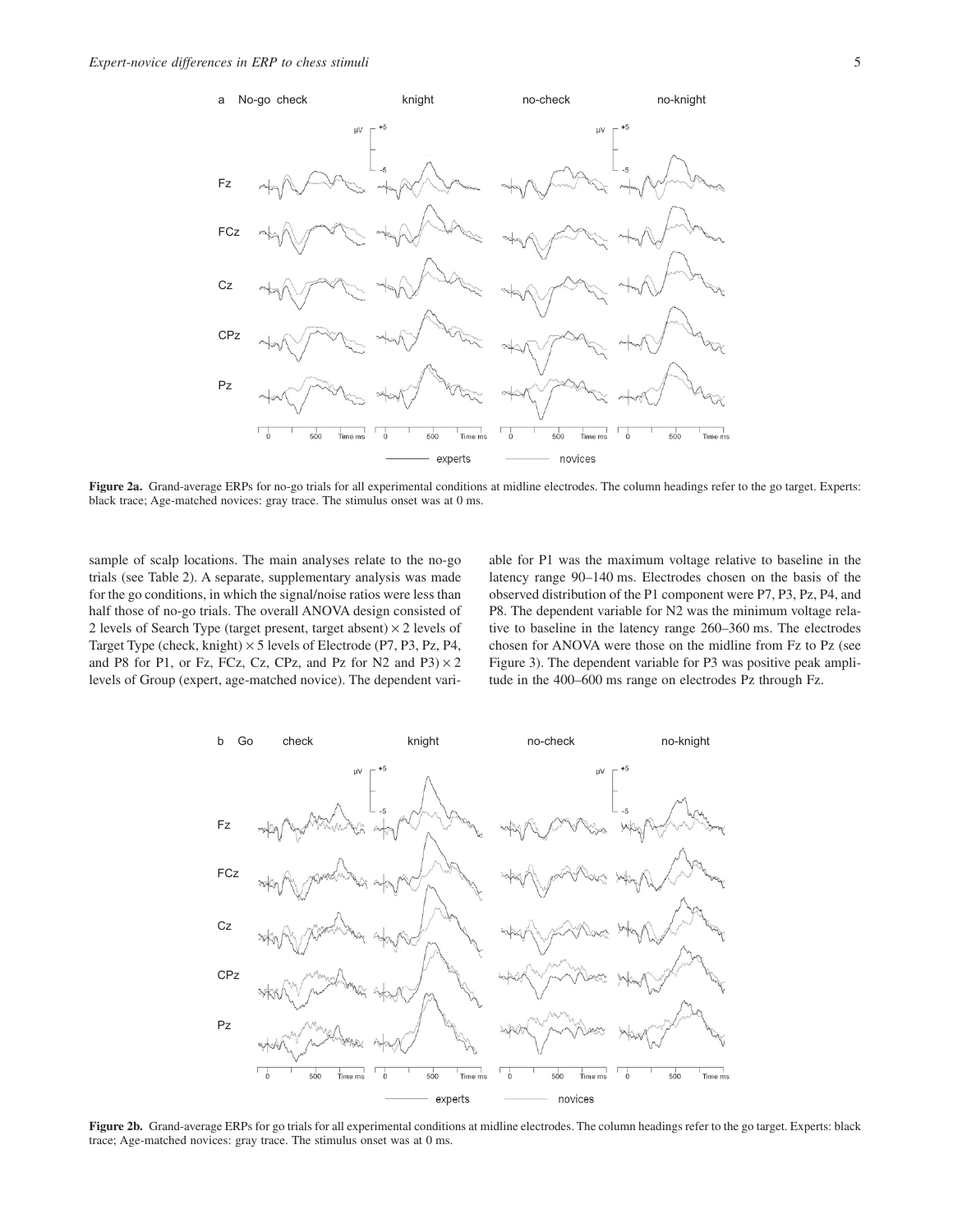

**Figure 3.** Scalp topography of grand mean ERPs to chess stimuli for all experimental conditions, averaged across 275–325 ms interval (left) and 450–550 ms interval (right).

Note also that all of the three-way and four-way interactions were nonsignificant. Greenhouse-Geisser correction to degrees of freedom was used for all tests involving comparisons across electrode positions (epsilon values were 0.38–0.48), and Levene's test was nonsignificant for all ERP variables, indicating that equal variances may be assumed. Post hoc tests on interactions between group (expert, novice) and within-participant factors were based on the factor mean square (MS) for each participant group, and the error MS for the interaction term, and were Bonferroni corrected for multiple comparisons (Weinberg & Abramowitz, 2008). The presentation of results is organized around the four hypotheses stated in the introduction of this paper.

*Hypothesis 1.* The first hypothesis proposed expert-novice differences in ERPs in relation to the chess tasks employed in this

|                                  | P <sub>1</sub>   |                          |                  | N2                       |                  | P <sub>3</sub>           |                |
|----------------------------------|------------------|--------------------------|------------------|--------------------------|------------------|--------------------------|----------------|
|                                  | $\boldsymbol{F}$ | $_{p}n^{2}$              | $\boldsymbol{F}$ | $_{p}n^{2}$              | $\boldsymbol{F}$ | $\mathsf{p} \eta^2$      | Hypothesis     |
| No-go trials                     |                  |                          |                  |                          |                  |                          |                |
| Group $(1,26)$                   |                  |                          |                  |                          |                  |                          |                |
| Target type (1,26)               |                  |                          | $11.6***$        | .31                      | 8.9**            | .26                      |                |
| Search type (1,26)               | $6.3**$          | .19                      |                  |                          |                  |                          |                |
| Electrode $(4,104)$              |                  | $\overline{\phantom{0}}$ |                  |                          |                  |                          |                |
| $G \times T$ (1,26)              |                  |                          | $8.4**$          | .24                      |                  |                          | $\mathfrak{2}$ |
| $G \times S$ (1,26)              | $12.7***$        | .33                      |                  | $\overline{\phantom{0}}$ | $4.6*$           | .15                      | $\overline{4}$ |
| $G \times E$ (4,104)             |                  | $\overline{\phantom{0}}$ | $7.6**$          | .23                      | $3.6*$           | .12                      |                |
| $T \times S$ (1,26)              |                  |                          | $6.1*$           | .19                      |                  |                          |                |
| $T \times E$ (4,104)             |                  | $\qquad \qquad$          | $3.7*$           | .12                      |                  |                          |                |
| $S \times E$ (4,104)             |                  |                          |                  | $\overline{\phantom{0}}$ |                  |                          |                |
| Three- and four-way interactions |                  |                          |                  |                          |                  |                          |                |
| Go trials                        |                  |                          |                  |                          |                  |                          |                |
| Group $(1,26)$                   |                  |                          |                  |                          |                  |                          |                |
| Target type (1,26)               | 13.0***          | .33                      |                  |                          | $11.1***$        | .30                      |                |
| Search type $(1,26)$             |                  | $\overline{\phantom{0}}$ | $10.0***$        | .28                      | $6.0*$           | .19                      |                |
| Electrode $(4,104)$              |                  |                          |                  |                          |                  | $\overline{\phantom{0}}$ |                |
| $G \times T$ (1,26)              |                  |                          |                  |                          | $11.0***$        | .30                      | $\mathfrak{2}$ |
| $G \times S$ (1,26)              |                  |                          |                  |                          | $8.8**$          | .25                      | $\overline{4}$ |
| $G \times E$ (4,104)             |                  |                          | $6.0**$          | .19                      | $3.6*$           | .12                      |                |
| $T \times S$ (1,26)              |                  |                          |                  | $\overline{\phantom{0}}$ | $7.5*$           | .23                      |                |
| $T \times E$ (4,104)             |                  |                          |                  |                          |                  |                          |                |
| $S \times E$ (4,104)             | $3.5*$           | .12                      |                  |                          |                  |                          |                |
| Three- and four-way interactions |                  |                          |                  |                          |                  |                          |                |

**Table 4.** *ERP ANOVAs for No-Go and Go Trials*

*Note.* The table shows all significant effects on the amplitude of P1, N2, and P3. G: group; T: target type; S: search type; E: electrode. \**p* < .05. \*\**p* < .01. \*\*\**p* < .005.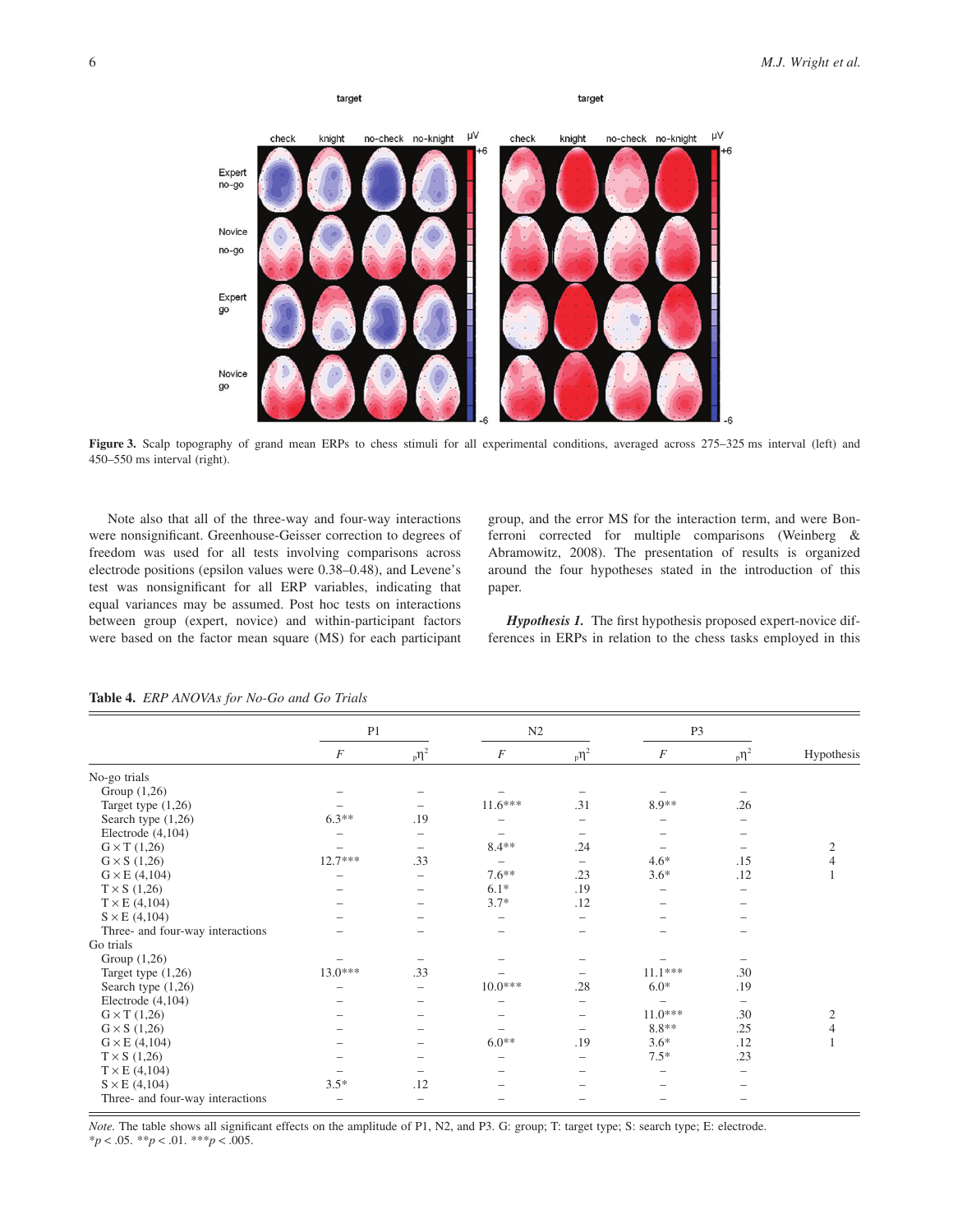study. There were no significant main effects of group (expert, matched novice) in any of the six ANOVAs conducted.

As Table 4 shows, there were significant interactions between group and electrode on N2 and P3 peaks, indicating a difference in their scalp distribution for experts and novices and supporting Hypothesis 1. Post hoc trend analysis showed a significant quadratic trend in experts with greatest negativity of N2 at Cz and least negativity at Fz,  $F(1,13) = 13.45$ ,  $p < .01$ . For novices, the linear trend was significant,  $F(1,13) = 7.39$ ,  $p < .05$ , and N2 was increasingly more negative on anterior electrodes. Furthermore, there was a significant interaction between group and electrode on P3 in no-go trials supporting Hypothesis 1. Polynomial trend analysis showed a significant linear anterior-posterior gradient of P3 in novices, with amplitude increasing to a maximum on Pz,  $F(1,13) = 6.95$ ,  $p < .05$ , but experts showed a more uniform distribution of P3 across the midline electrodes with no significant trend.

Table 4 shows a significant Group  $\times$  Electrode interaction for N2 on go trials. Trends in expert and novice data were not, however, separately significant after the Bonferroni correction. ANOVA results for P3 on go trials were similar to those from no-go trials, but the P3 peak was greater in amplitude. This would be expected from detection of the less probable stimulus. To summarize, experts and novices differ in the anterior-posterior distribution of N2 and P3 to chess stimuli across midline electrodes, as shown by ANOVA and also indicated in Figure 3.

*Hypothesis 2.* According to the second hypothesis, expertnovice differences are predicted to be larger for tasks that involve recognition of a functional and spatial relationship between objects (i.e., "Is the white king in check?") and smaller for identification of a particular object (i.e., "Is there a black knight on the board?") The key comparison for ANOVA is thus the interaction between group (expert, age-matched novice) and target type (knight, check).

Table 4 shows the results for the Group  $\times$  Target Type interaction. No significant effect was found on P1. On N2 for no-go trials, there was a significant Group  $\times$  Target Type interaction, with experts showing a more negative N2 on check  $(M = -6.7)$  compared with knight  $(M = -4.3)$  searches, whereas age-matched novices showed similar amplitude for check  $(M = -2.6)$  and knight  $(M = -3.0)$  searches. To understand how this significant interaction arises, a post hoc ANOVA procedure (Weinberg & Abramowitz, 2008) was used to examine the results by group. It was found that experts showed significant differences according to target type, after Bonferroni correction.  $F(1,13) = 19.83$ ,  $p < .005$ , unlike novices,  $F(1,13) = .128$ , *ns*. Thus, in confirmation of Hypothesis 2, there is substantial differentiation of ERPs according to check versus knight tasks, but only for experts. On N2 for go trials, there was a nonsignificant trend in the predicted direction  $(p = .07)$ , with larger expert-novice differences on check tasks than on knight tasks. The Group  $\times$  Target Type interaction for P3 showed a nonsignificant trend in the predicted direction on no-go trials ( $p = .07$ ) and was significant for the go trials. Post hoc ANOVA for go trials showed a significant difference in P3 amplitude for target type in experts,  $F(1,13) = 14.5$ ,  $p < .005$ , but not in novices,  $F(1,13) = .01$ , *ns*.

*Hypothesis 3.* The third hypothesis proposed that there would be differences in ERP latency for experts and novices, but ANOVA on P1, N2, and P3 peak latencies revealed no expert-novice differences. Thus, Hypothesis 3 was not confirmed.

*Hypothesis 4.* The fourth (exploratory) hypothesis proposed that there are ERP differences for experts versus novices in targetpresent (e.g., "Respond if the king is in check," "Respond if there is a black knight") and target-absent (e.g., "Respond if the king is not in check," "Respond if there is no black knight") searches. This would be confirmed if ANOVA showed significant interactions between search type and group.

As Table 4 shows, on P1 in no-go trials, this interaction was significant, and the post hoc ANOVA showed that, for age-matched novices, there was larger P1 amplitude when the response was withheld for an absent target,  $F(1,13) = 18.41$ ,  $p < .005$ , but no significant difference due to search type in the expert data,  $F(1,13) = 2.43$ , *ns*. There was no significant Search Type  $\times$  Group interaction on N2, but for P3, the Search Type  $\times$  Group interaction was again significant both on go and on no-go trials. Separate post hoc analyses for experts and novices on no-go trials showed no significant differences due to search type. On go trials, experts showed a larger P3 for target-present than for target-absent searches,  $F(1,13) = 14.6$ ,  $p < .005$ , but for novices the difference was not significant,  $F(1,13) = .14$ , *ns*. This gives some support for Hypothesis 4.

*Other effects.* A number of significant results not involving expert-novice differences have been recorded in Table 4. Principally, the main effect of target type was significant, for N2 and P3 (no-go trials) and for P1 and P3 (go trials) and the main effect of search type was significant for P1 (no-go), N2 (go), and P3 (go). Target Type  $\times$  Electrode was also significant overall for N2 (no-go) and Target Type  $\times$  Search Type was significant overall for N2 (nogo) and P3 (go). These results suggest that there are common effects of experimental conditions on ERPs in both subject groups, in addition to differential effects. As noted above, three-way and four-way interactions were not significant.

*Differential effects of expertise on check- and knight-related tasks.* Figure 4a gives a graphical representation of how the Group  $\times$  Target Type interaction predicted in Hypothesis 2 evolves over time in the ERP waveform. Figure 4a shows a within-group comparison of check-related (check + no-check) and knightrelated (knight + no-knight) ERPs.

Both check-related and knight-related tasks require the visual identification of chess pieces, but the check tasks additionally require the analysis of the relative positions of pieces on the board in terms of the potential moves of those pieces. Check-related and knight-related blocks contained closely matched stimulus sets, so it could be expected that early stages of visual analysis, reflected in early ERP components, would be similar. It can be seen in Figure 4a that when the within-group check-related and knightrelated ERPs are superimposed, the early parts of the traces coincide.

The divergence between the check-related and knight-related ERPs is much greater in experts than novices, and begins in the N2 range, extending into the range of P3. The maximum difference between the check and knight ERPs occurs around 400 ms, and the negativity is more prolonged in the check condition.

Figure 4a also shows statistical parametric maps (*t* scores) across all EEG electrodes for the difference between check-related and knight-related ERPs, centered on the 400-ms maximum. These plots are based on average amplitudes over a 100-ms time range rather than peak amplitudes. Paired-samples *t* tests with Bonferroni correction across electrode positions showed significant effects in experts over frontal, central, and parietal cortex on no-go trials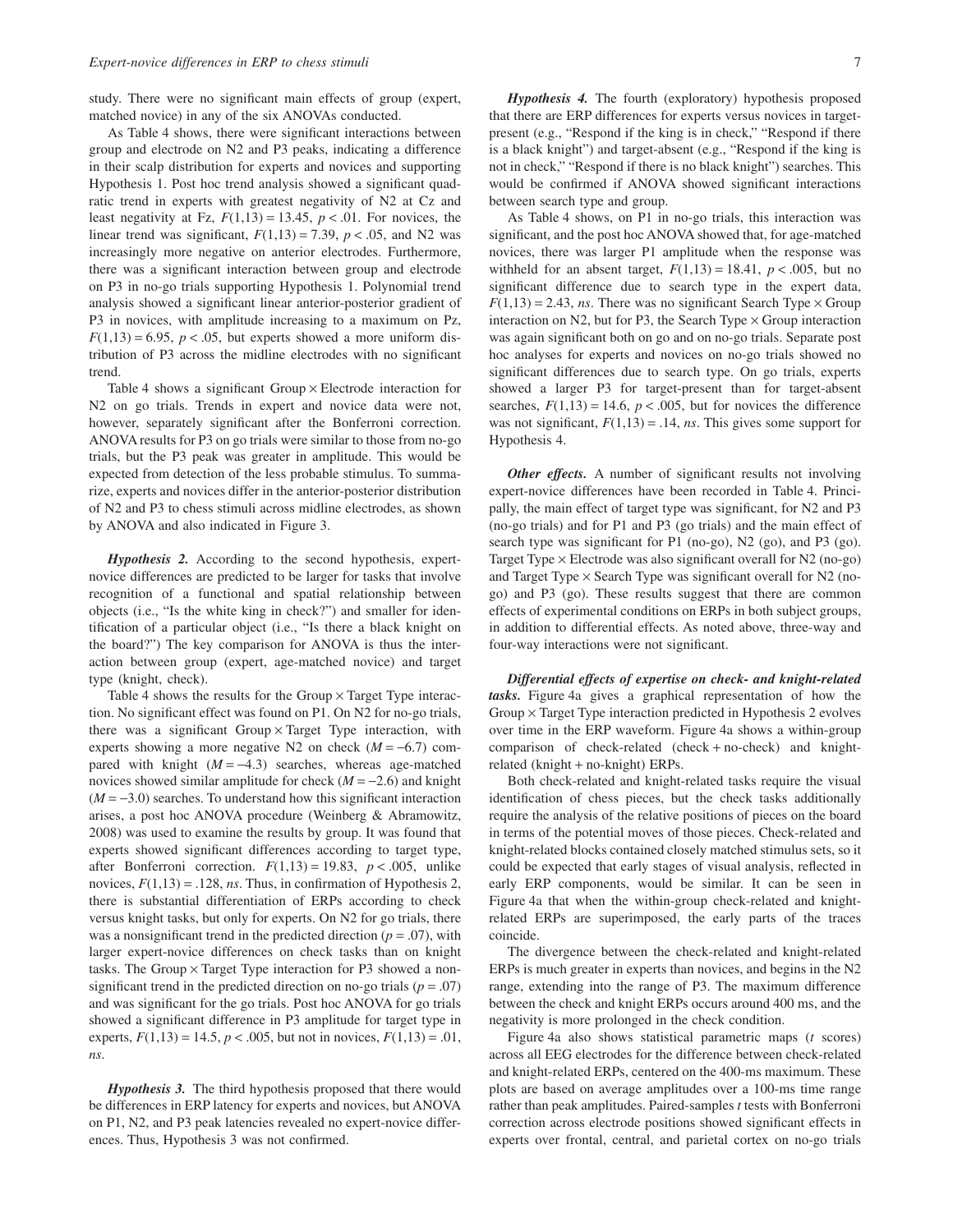

**Figure 4a.** Within-groups grand mean ERPs are shown for no-go trials. Experts' data are shown on the left, novices' on the right. Black: check + no-check; Gray: knight + no-knight. The scalp maps are based on the grand mean ERP amplitudes averaged across the 350–450 ms interval, from which paired-samples *t* values of the differences between check-related and knight-related conditions were calculated. The gray scale shows a conversion to levels of significance with *p* values Bonferroni-corrected across electrodes.

(Figure 4a). Significant effects were found also for experts on go trials (Figure 4b) notwithstanding the lower signal/noise ratio of go data (see Methods). In novices, a check–knight mean difference of similar shape and extent to that in experts did not reach statistical

significance (Figure 4a). The scalp distribution and time course of the differences between check and knight ERPs would be consistent with an enhanced N400-like process in check-related tasks in experts.



**Figure 4b.** Within-groups grand mean ERPs are shown for go trials. Experts' data are shown on the left, novices' on the right. Black: check + no-check; Gray: knight + no-knight. The scalp maps are based on the grand mean ERP amplitudes averaged across the 350–450 ms interval, from which paired-samples *t* values of the differences between check-related and knight-related conditions were calculated. The gray scale shows a conversion to levels of significance with *p* values Bonferroni-corrected across electrodes.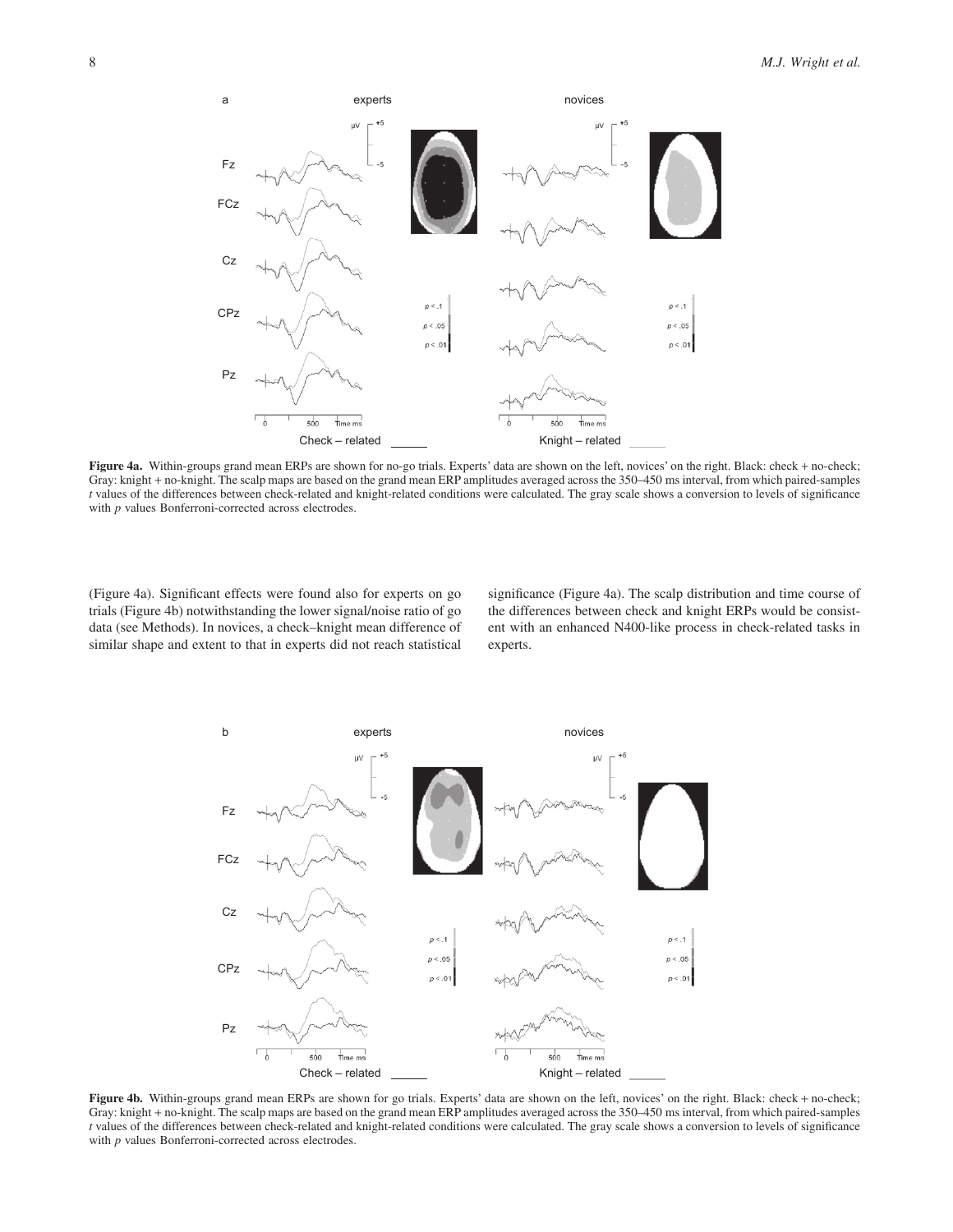#### **Discussion**

This study analyzed the underlying neural events taking place in chess players when they make simple judgments. Hypothesis 1 predicted expert-novice amplitude differences in ERP on chess tasks. These expert-novice differences in ERPs to chess tasks emerged over posterior cortex at a latency of around 240 ms and persisted until 400–700 ms, and plausibly they represent enhanced processing of attended chess stimuli by experts. Despite the wide age range in the sample, the results reported here cannot be attributed to age-related effects in attention, as reflected in ERP components (Kok, 2000), because the novice control group was matched in age to the expert group.

# **Early Components**

In previous studies, it was found that semantic knowledge facilitated perception and reduced P1 and N1 amplitudes (Abdel Rahman & Sommer, 2008; Curran et al., 2009), and this was explained as increased efficiency of neural processing. In the present study, P1 amplitude on go trials was significantly greater overall in check-related than in knight-related tasks, which is consistent with a neural efficiency argument in that the top-down information for check targets is more ambiguous than that for knight targets; thus, perception in the knight task is more facilitated. However, there was no corresponding expert-novice difference in P1.

#### **Posterior N2**

In experts, posterior N2 was present on knight tasks but larger in check tasks, but in novices, posterior N2 was reduced or absent for both target types The fact that the expert-novice differences in N2 were stronger in the checking condition is consistent with the proposal of a functional brain reorganization in expertise domains involving working memory: with high levels of expertise, the presence of memory structures such as templates makes it possible to use parts of long-term memory as virtual working memory (Guida, Gobet, Tardieu, & Nicolas, 2012). It is possible that individual differences in cognition unrelated to chess contribute to this result, but the groups were similar in educational level. On the other hand, the groups differed substantially on the frequency and recency of chess playing. Furthermore, there is substantial evidence for domain-specific expertise in object recognition (Gauthier et al., 2009; Herzmann & Curran, 2011; Tanaka & Curran, 2001) including chess (Bilalić et al., 2010). Consistent with previous fMRI and behavioral data (Bilalić et al., 2011) is the result that expert-novice differences in N2 were found both for chess-related functional targets (check and no-check) and object recognition targets (knight and no-knight).

Experts showed a larger N2 than novices particularly with check targets. Two possible interpretations of this difference will be considered, one based on a discrete posterior N2 related to visual attention, and one based on an N400-like effect and memory.

The parietal N2 associated with visual attention and visual search corresponds with "selection negativity" (SN: Hillyard & Anllo-Vento, 1998). The significant Group  $\times$  Target Type interaction would imply that, in experts, there is a greater engagement of posterior cortical mechanisms in visual search, particularly for the check target. SN is nonlateralized and is associated with search for object qualities such as shape or color, rather than for the occurrence of targets at particular locations in the case of the lateralized N2pc; and scalp topographies of SN may differ for different types of qualitative feature (Hillyard & Anllo-Vento, 1998). This is consistent with the view that the posterior N2 in the present study is a SN since it depends on attention to a particular quality rather than a particular spatial location (object shape and color in the case of knights, and a functional spatial relationship of objects in the case of checks), as well as being nonlateralized.

The second interpretation relates to the representation of knowledge in memory. The involvement of memory processes in the check tasks in experts is suggested by the long duration of the N2 negativity (Figure 2, Figure 4). Long-lasting N2 components related to working memory can be elicited when the visual information in a brief presentation requires in-depth processing. These components include N400, which was originally elicited in response to semantically anomalous sentences (Kutas & Hillyard, 1980) but also has been implicated in old/new picture recognition tasks (Friedman, 1990, Rugg & Curran, 2007). The N400 is sensitive to the depth of semantic knowledge about a perceived object: it is greater for items that are well known than for items about which the observer has minimal knowledge, and shows effects of perceptual expertise (Abdel Rahman & Sommer, 2008; Curran et al., 2009; Herzmann & Curran, 2011; Riby & Orme, 2013). This corresponds well with the pattern of results in the present study. Firstly, experts show a greater N400 like effect on posterior electrodes than novices (Expertise  $\times$ Electrode interaction). This is in accordance with the idea that experts possess a greater knowledge base of chessboard configurations.

Secondly, experts show a larger N400-like response in check compared to knight conditions. The dependence of the check task on accessing a knowledge base of functional spatial relationships may be responsible for the large N400-like response. However, for the knight tasks, there is a smaller N400-like effect. This result is consistent with the idea that for the expert, the check task is more meaningful, that is, more closely connected with accessing stored knowledge (Riby & Orme, 2013). We can conclude that the larger posterior N2 in experts in the check conditions is related to a clearer discrimination of check from no-check configurations, assisted by memory for configurations. The implication would be that, for chess experts, functional configurations of pieces on a chess board have become established features in a feature space, and that cortical machinery is devoted to representing that feature space, but not so in novices.

#### **Frontal-Central N2**

The frontal-central N2 is present in both experts and novices with both types of target (Figure 3). Folstein and van Petten (2008) identify at least two circumstances in which a frontal-central N2 is seen: firstly, a mismatch between a stimulus and a target, and secondly, cognitive control. N2 and P3 components have been linked to response inhibition in go/no-go paradigms (Fox et al., 2000) and to inefficient visual search (see Li, Gratton, Yao, & Knight, 2010, Figure 2), that is, search requiring cognitive effort. Cognitive control may have been necessary in all experimental conditions because of the presence of distractors (target-irrelevant chess pieces), which decrease the efficiency of search. Also, the inclusion of no-go trials and target-absent searches in the block design is likely to require inhibitory control of responses. Overall,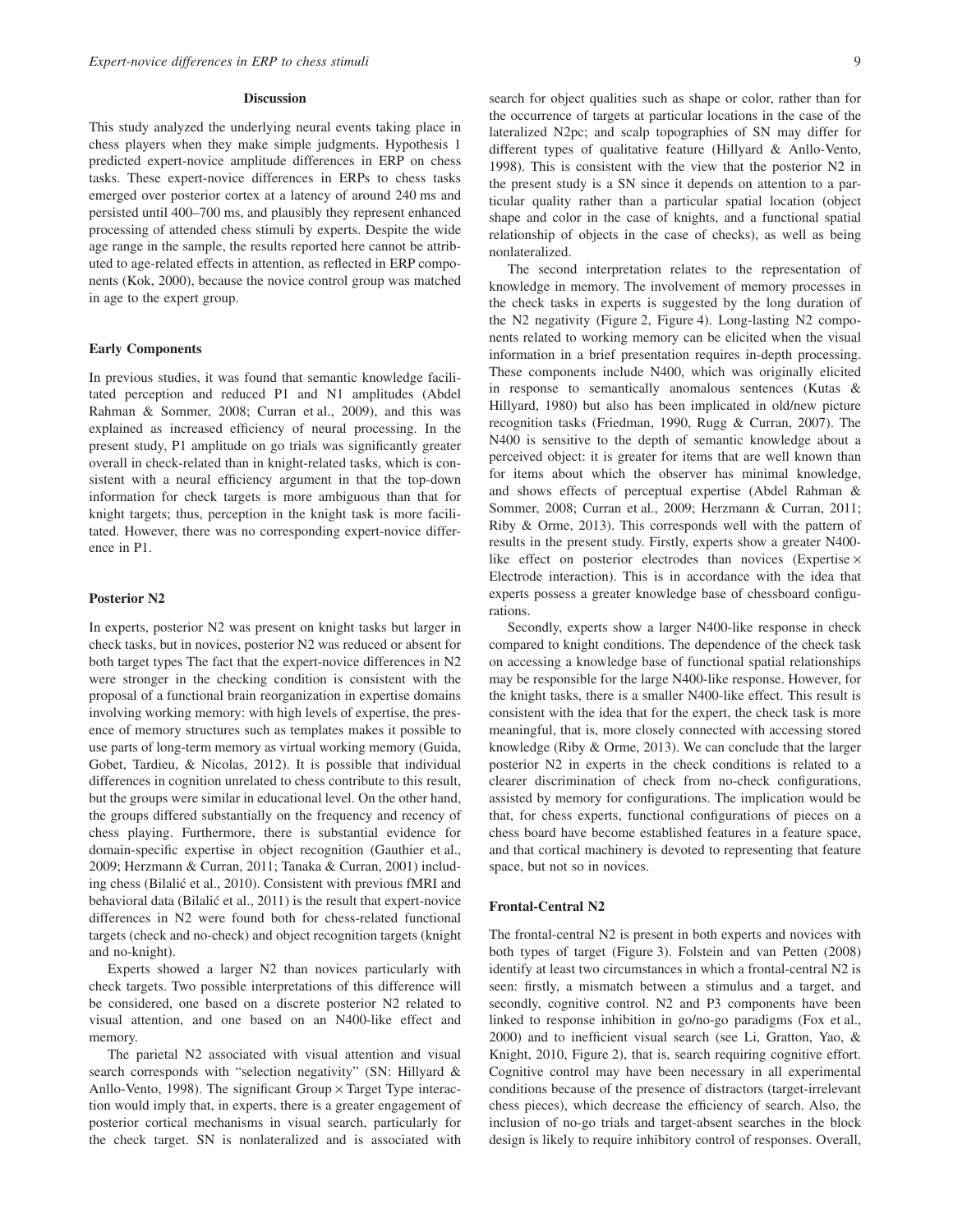the evidence suggests that a frontal, cognitive control N2 operates in both experts and novices.

# **P3a and P3b**

The scalp distribution of P3 differs between experts and novices. Moreover, parietal P3 (presumptive P3b) was present in novices on both check and knight-related searches, whereas in experts, P3 was mainly frontocentral (presumptive P3a) in check searches, and both frontal and parietal (presumptive P3a + P3b) in knight-related searches (Figure 3).

The frontal P3a is associated with attention, and the parietal P3b is associated with memory processes and context updating (Polich, 2007). On the check tasks, experts had the largest P3 over frontal electrodes, whereas on knight tasks, their P3 encompassed both frontal and parietal electrodes. However, novices had a parietal P3b rather than frontal P3a on both check and knight tasks (see Figure 3). The presence of P3a in experts and its low amplitude in novices may indicate that experts engage visual selective attention more effectively in the task. The larger P3 amplitudes on knight (and no-knight) relative to check (and no-check) blocks are consistent with an inhibition-based allocation of attention resources (Polich, 2007). This suggests that P3 amplitudes should decrease as processing demands increase; thus, the greater processing demands of the check-related conditions effectively reduce the P3 amplitude relative to the knight-related conditions. The same account would predict larger P3 amplitudes in experts on knight-related searches, as was found. The largest amplitude P3 are found on go trials, and this is also to be expected, since P3 amplitude varies inversely with stimulus probability and go stimuli represented a minority of trials.

# **ERP Peak Latencies**

There were no significant expert-novice differences in N2 or P3 peak latencies, contrary to Hypothesis 3; note that, because the N2 and P3 amplitudes are greater in experts, it follows that the time taken to reach a given threshold voltage is shorter. It is not known whether ERP amplitude correlates with behavioral reaction time in chess recognition tasks, but in the present experiments, experts identified functional relationships between chess objects in very brief stimulus presentations. No more than 500 ms was needed to register a check configuration with near perfect accuracy. Differences between expert and novice ERP responses occurred at least as early as the onset of N2 (Figure 2). Thus, 240 ms after first seeing a chess configuration, an expert's brain is already engaged in object identification and functional analysis of the chess position.

# **Target-Present and Target-Absent Searches**

In support of the fourth (exploratory, nondirectional) hypothesis, proposing expert-novice differences between target-present and target-absent searches, significant interactions were found between expertise and search type on P1 (no-go) and P3 (no-go and go) amplitudes. The pattern of results is complex. P3 data showed larger amplitudes only for experts for target-present searches on go trials, but the effect on P1 appears only on the novice data, and target-absent searches gave larger amplitudes. Target-present and target-absent searches clearly have different ERP effects, but these are sensitive to other stimulus factors (Akyürek et al., 2010).

## **Behavioral Results**

There is a partial disconnection between behavioral results and the ERP results, in that the accuracy of novices on knight and check target searches is different, but the ERPs are similar; whereas for the experts, behavioral performance is similar, and their ERPs are different. In the case of experts, detection accuracy on both targets was near ceiling, so the behavioral accuracy measure was insensitive. For novices, template theory predicts that the depth of processing in the check task is less than that of experts, and therefore more similar to that in the knight search; this would explain why novices have more similar ERPs to check and knight targets. Also, the design of the tasks was based on the assumption that there is a common element in both tasks, namely, that a piece (black knight, white king) must be identified; but there is an additional element in the check tasks, namely, the identification of the functional spatial relationship between the king and other pieces.

## **Overall Conclusions**

The observed differences in the scalp distribution of N2 and P3 suggest that the organization of the brain for chess tasks is qualitatively different in experts and novices, which is a view consistent with fMRI evidence (Bilalić et al., 2011). Behavioral evidence supports the conclusion that there is a difference in the way that expert and novice chess players process functional configurations in brief exposures.

Overall, the present results are consistent with template theory (Gobet & Simon, 1996). Thus, "king in check" would be, for experts but not for novices, a template comprising multiple instances, which could be compared rapidly with current perceptual input. Application of a template for "king in check" would provide a basis for attentive search, and the extended N400-like time course of the N2 in experts'check searches suggests the application of a rich memory representation, including multiple ways that the king could be in or out of check from the identified pieces. However, if the representation in memory of "king in check" is weak or ambiguous in novices, it will not be possible to make thorough comparisons with current perceptual input, and search may be based on a very simplified template not very different in complexity from that employed in the knight identification search.

The ERP data contradict a simple "neural efficiency" account in which ERP amplitude reflects task difficulty, as this would predict that novices show greater ERP amplitudes for all components especially in the more difficult (check and no-check target) tasks. However, the P3 results, for example, the large amplitude of P3 for knight targets in experts, can support a "neural efficiency" argument if P3 is seen as primarily inhibitory, with P3a reflecting the selective efficiency of visual attention, and P3b modulating the balance between stimulus detection and working memory (Polich, 2007). On the other hand, the large amplitude N400-like effect in experts' processing of check configurations is consistent with recruitment of a more widely distributed neural network corresponding to the much richer structure of the templates that they employ. Furthermore, it was shown here that expert-novice ERP differences occur as little as 240 ms after stimulus onset. Thus, chess experts can perceive important functional configurations of pieces in 0.5-s exposures with near 100% accuracy, and corresponding ERP evidence suggests that they are able to access complex neural structures when the task demands it.